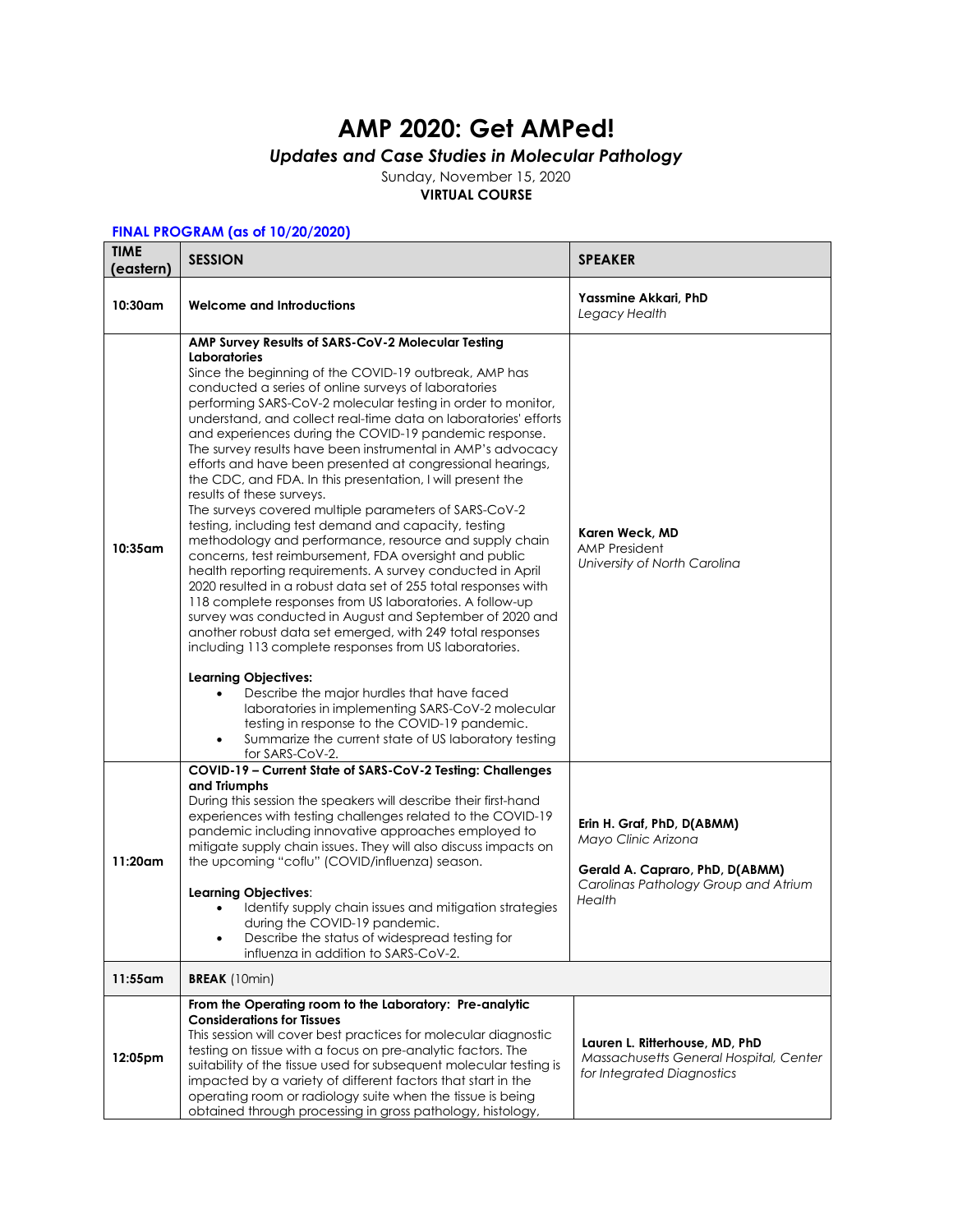|                    | and finally in the molecular diagnostic laboratory. We will<br>cover important best practices that include specimen types,<br>multi-disciplinary communication, tissue fixatives and<br>processing, as well as specimen enrichment and adequacy<br>requirements.<br><b>Learning Objectives:</b><br>Troubleshoot tissue specimens that fail molecular<br>diagnostics.<br>Implement best practices for pre-analytic processes.                                                                                                                                                                                                                                                                                        |                                                            |
|--------------------|---------------------------------------------------------------------------------------------------------------------------------------------------------------------------------------------------------------------------------------------------------------------------------------------------------------------------------------------------------------------------------------------------------------------------------------------------------------------------------------------------------------------------------------------------------------------------------------------------------------------------------------------------------------------------------------------------------------------|------------------------------------------------------------|
| 12:30pm            | Testing Modalities to Look at Genome Structure: Conventional<br>Cytogenetics, FISH, and Chromosomal Microarray Analysis<br>This session will describe various testing modalities to assess<br>structural and numerical variations that occur throughout the<br>whole genome.<br><b>Learning Objectives:</b><br>Demonstrate the clinical utility of identifying whole<br>genome structural and numerical aberrations in<br>disease workup.<br>Describe testing modalities that aid in the diagnosis<br>of such genome aberrations.<br>List the advantages and disadvantages of each<br>modality.                                                                                                                     | Yassmine Akkari, PhD                                       |
| 12:55pm            | Introduction to NGS: Libraries, sequencing chemistries and use<br>in clinical practice<br>The session will talk about the different platforms and<br>chemistries currently used for NGS along with associated<br>limitations and challenges. Examples of the use of NGS in<br>Clinical Practice will also be presented.<br><b>Learning Objectives:</b><br>Distinguish the various chemistries used for NGS.<br>Apply the knowledge gained to understanding the<br>$\bullet$<br>use of NGS in clinical practice.                                                                                                                                                                                                     | Honey V Reddi, PhD, FACMG<br>Medical College of Wisconsin  |
| $1:25$ pm          | <b>Introduction to Bioinformatics Pipeline &amp; Data Analysis</b><br>This session is an introduction to the general bioinformatics<br>pipeline and its three major components - primary analysis,<br>secondary analysis, and tertiary analysis. It describes the main<br>steps in sequence generation, sequence processing, and<br>results interpretation including quality evaluation, read<br>mapping, coverage analysis, variant calling, annotation, and<br>variants filtering.<br><b>Learning Objectives:</b><br>Describe the major components of a general<br>bioinformatics pipeline.<br>Describe the main steps in each component.<br>Introduce the annotation and interpretation of<br>sequence variants. | Weiwei Zhang, PhD<br>University of Nebraska Medical Center |
| 1:55pm             | <b>BREAK</b> (10min)                                                                                                                                                                                                                                                                                                                                                                                                                                                                                                                                                                                                                                                                                                |                                                            |
| 2:05 <sub>pm</sub> | Introduction to the Case Presentations                                                                                                                                                                                                                                                                                                                                                                                                                                                                                                                                                                                                                                                                              | Nathanael G. Bailey, MD<br>University of Pittsburgh        |
| 2:10 <sub>pm</sub> | Interactive Case(s) on Pre-analytic Considerations<br>This is an interactive session that highlights some of the pre-<br>analytic considerations in molecular testing. Two real cases will<br>be presented. Each case will focus on certain pre-analytic<br>limitations encountered in our daily practice followed by a<br>discussion on how to overcome these limitations and<br>contribute the most to patients' care.<br><b>Learning Objectives:</b><br>Discuss rationale for specimen selection for<br>molecular testing.                                                                                                                                                                                       | Annie T. Garcia, MD<br><b>Baylor College of Medicine</b>   |